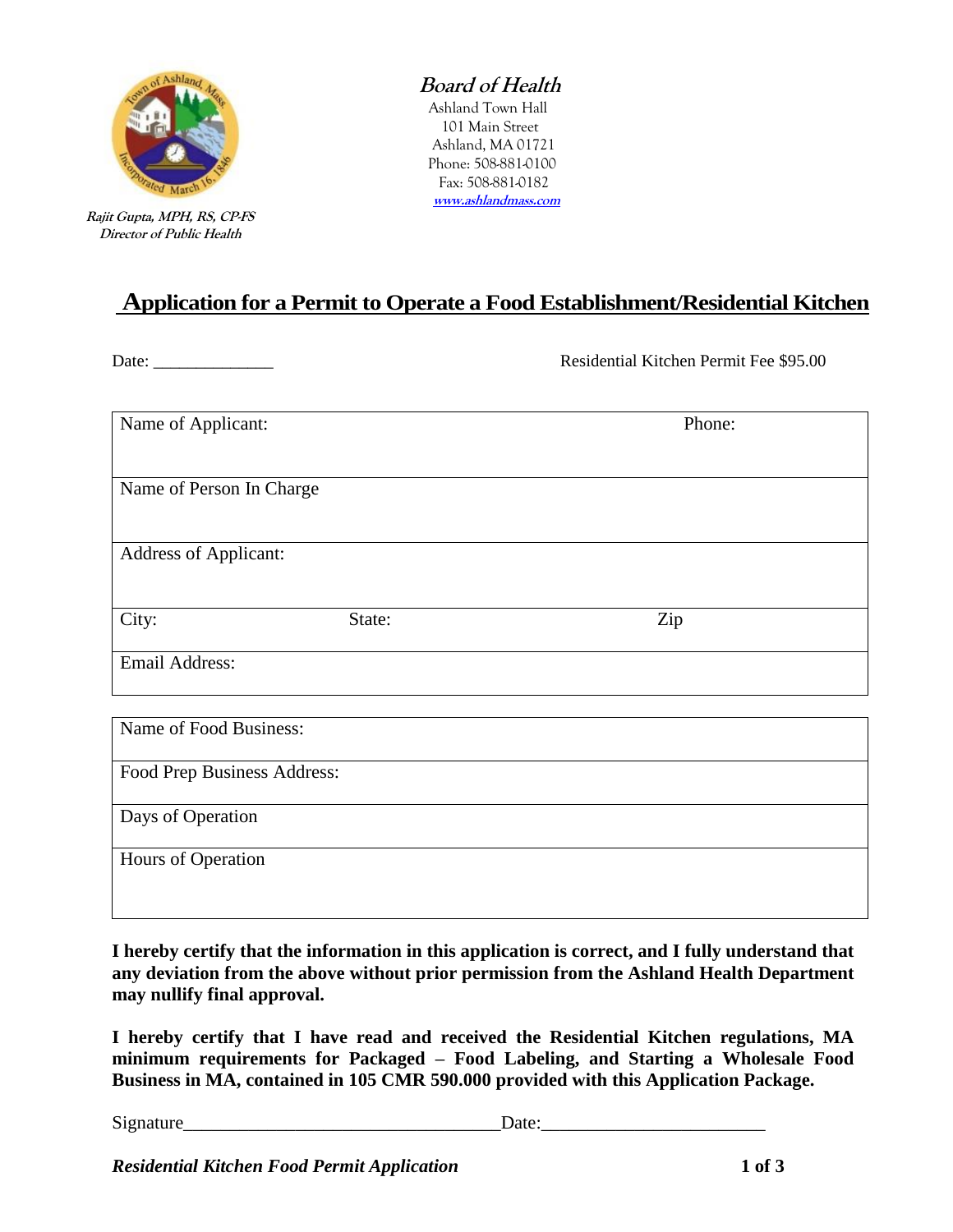**Instructions:** List the food to be prepared or distributed in or from the Residential Kitchen. Be advised that only non-potentially hazardous foods and foods which do not require refrigeration and / or a variance shall be prepared in or distributed from the Residential Kitchen for sale to the public. Indicate the source of the food or the location where the food items will be purchased. Submit additional documents if necessary.

| Items: | Where was the food purchased? |
|--------|-------------------------------|
|        |                               |
|        |                               |
|        |                               |
|        |                               |
|        |                               |
|        |                               |
|        |                               |
|        |                               |
|        |                               |
|        |                               |

### *To complete the permit application process, answer the following questions:*

- $\circ$  Food is prepared or cooked on site: Yes  $\Box$  No  $\Box$ . If yes, describe the equipment being used to cook the food.
- o Describe where the food and the ingredients will be stored. Ingredients shall be stored separately from "private use" foods.

o Describe measure to protect food from contamination during preparation, storage, display, and transportation.

o Check type of methods used to avoid bare hand contact with Ready to Eat Foods:

 $\Box$  Disposable gloves  $\Box$  Food Grade Paper

### *Residential Kitchen Food Permit Application* **2 of 3**